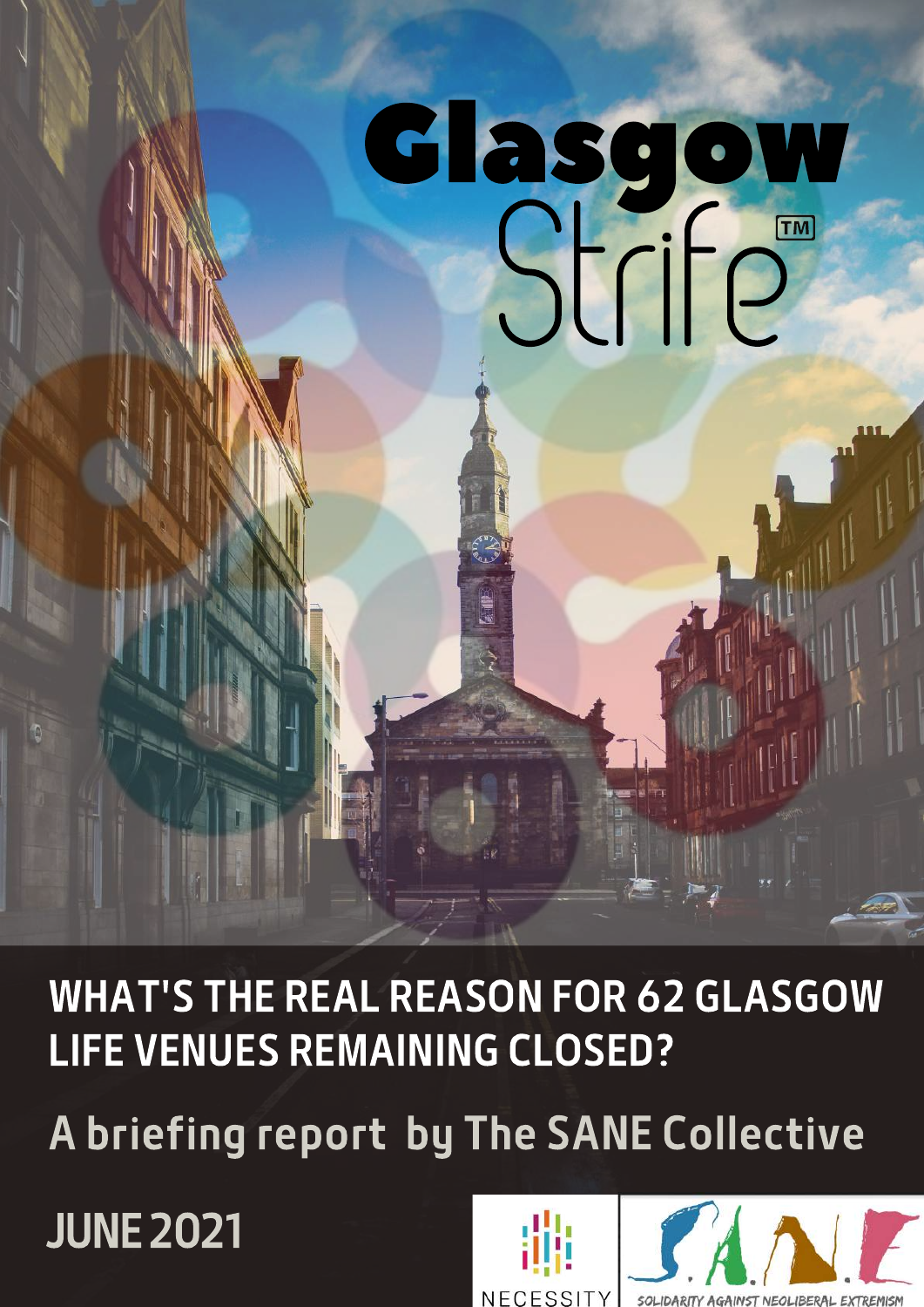## **CONTENTS**

| IS THERE AN ALTERNATIVE TO THE COUNCIL'S PLAN? P 10 |
|-----------------------------------------------------|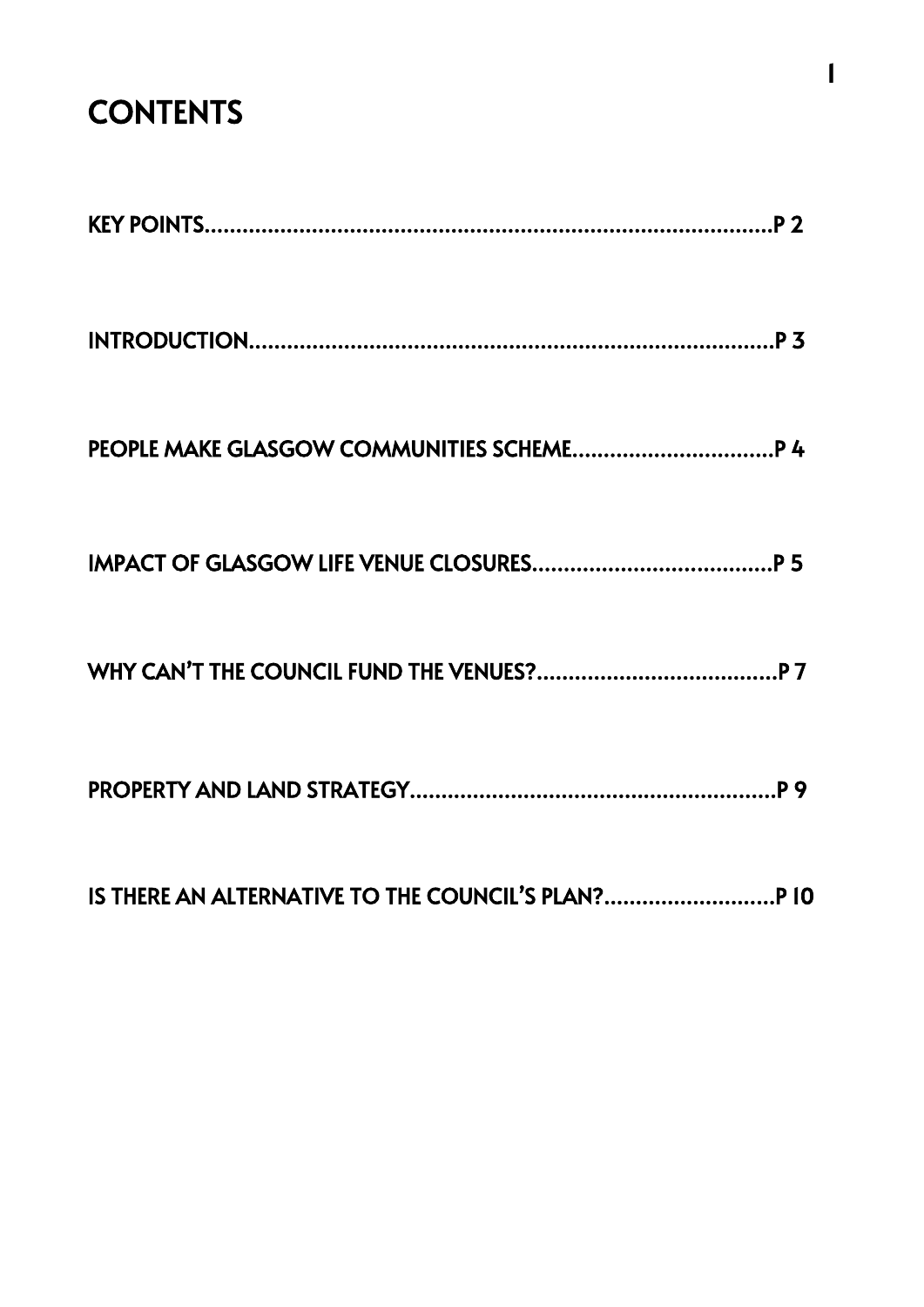## WHY ARE SOME GLASGOW LIFE VENUES STILL CLOSED?

#### KEY POINTS

- The continued closure of Glasgow Life venues is a cost-cutting exercise by Glasgow City Council and is a choice, not a necessity.
- The majority of the closed venues are in areas among the 20% most deprived in Scotland. The council's own equality impact assessment of the closures found that there is potential for "displacement" of vulnerable service users, and questioned whether the closures fell afoul of the council's human rights obligations.
- The potential offloading of the venues through the People Make Glasgow Communities scheme is part of a long-term land & property strategy to reduce the council's assets to raise money for more "high quality" investments in commercialised assets like the SSE Hydro.
- Glasgow City Council is under significant financial pressure, partly due to an unfair funding settlement from the Scottish Government, as Glasgow receives the lowest per head funding of any local authority in Scotland.
- Potentially 700 full-time equivalent jobs could be lost due to the closures, with no guarantees that potential new owners - whether they be community groups or commercial operators - will keep staff on or indeed continue to run local services in the venues as before.
- There is an alternative to the council's plan: it could commit to investing in its existing assets as part of an industrial strategy to create more public-sector jobs rooted in local communities. Such an alternative strategy should be part of an alternative vision for the city which rejects the logic of neoliberal austerity.



*Glasgow Life venue, The Mitchell Library*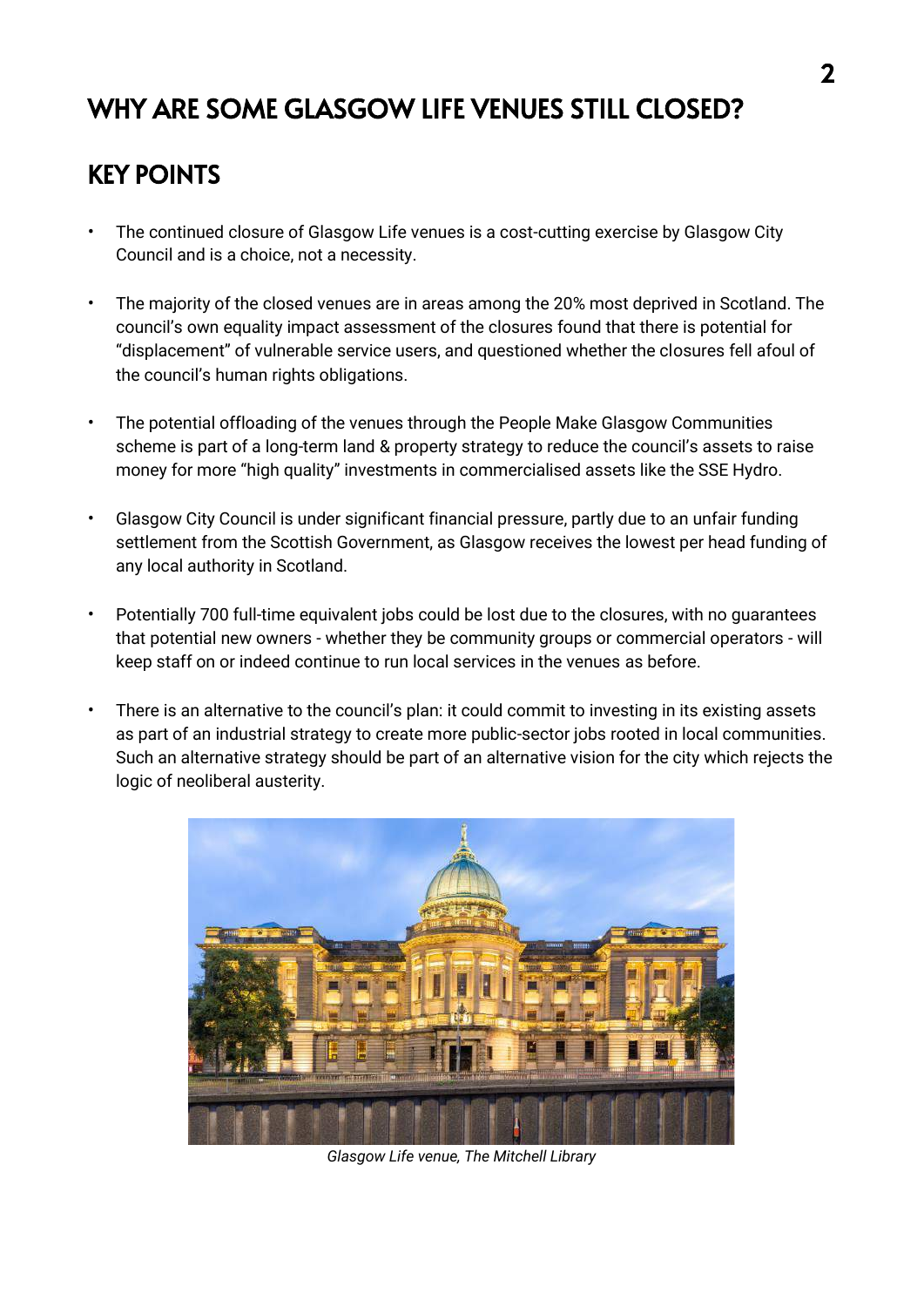### INTRODUCTION - WHAT'S THIS ALL ABOUT?

Glasgow Life runs libraries, community centres and sports facilities on behalf of Glasgow City Council, and during the pandemic lockdown in 2020/21, 101 out of 171 venues were closed for health & safety reasons. However, despite the lockdown ending, Glasgow Life made clear that in 2021/22 62 of the venues would remain closed because the "global pandemic of Covid-19 has forced significant changes to how Glasgow Life operates."

Just four of the 62 venues are deemed unsuitable from a social distancing perspective, so the reason for their closure is not to do with health & safety restrictions. Instead, Glasgow Life - which is a wholly owned subsidiary of the council - is struggling financially. It lost a significant revenue stream (in a normal year worth £37.5 million in total) when the venues closed, and that money has not fully been made up with increased Glasgow City Council financial support, reducing Glasgow Life's ability to finance all of its venues. Glasgow Life has claimed that "should more money become available, we would examine what further venues could be reopened".

However, rather than searching for additional cash, the council and Glasgow Life are exploring offloading these venues permanently, through the [People Make Glasgow Communities Scheme.](https://www.glasgow.gov.uk/communities)



*Glasgow Life venue St Mungos Museum*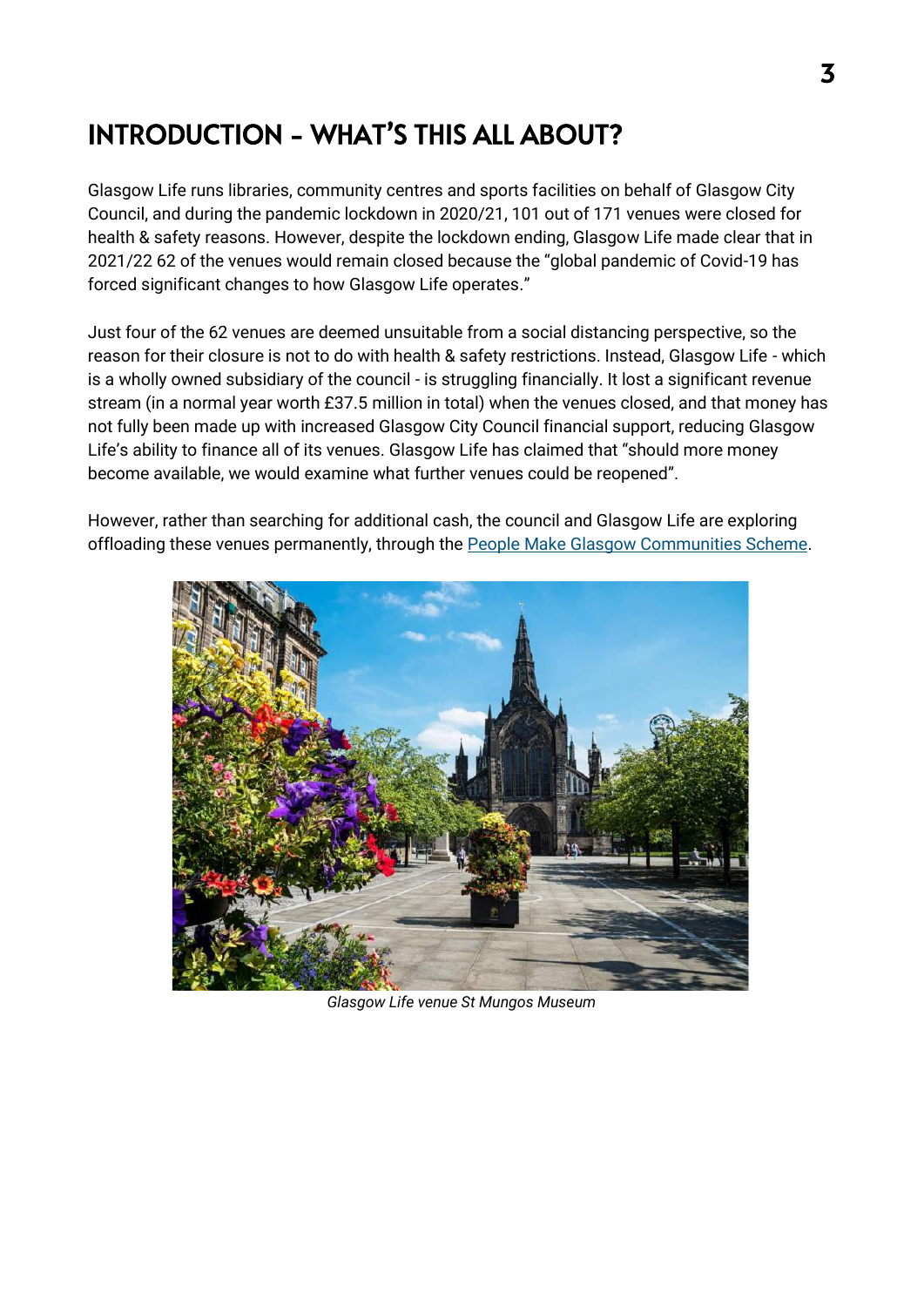## WHAT IS THE PEOPLE MAKE GLASGOW COMMUNITIES (PMGC) SCHEME?

In February 2021, Glasgow City Council launched a new scheme where expressions of interest can be lodged by community groups and commercial operators in taking over council owned assets across the city through leasing or asset transfer, including the closed Glasgow Life venues.

People Make Glasgow Communities [includes a map](https://experience.arcgis.com/experience/071d077bf54e498da21009a6a775ba4c) with council and Glasgow Life assets highlighted from across the city, with those interested in potentially acquiring them asked to get in touch and explain how they envisage using the building.

Applications are open to all: "any organisation, community group or commercial organisation can apply," the website states. When submitting an application, it is possible to state that one is "interested in properties across the city". There is nothing on the website which states that the purchase of council assets would be subject to a community asset-lock, to prevent a community centre being turned into a luxury flat, for example.

The council claims that People Make Glasgow Communities is not about off-loading council assets and services, stating that the majority of the agreements will be "leases and occupancy agreements, not asset disposals". The council also stated that they "can" impose conditions on the leasing or asset transfer of council assets, however they would not confirm that they have so far or will in the future. As of [June 2021](https://www.glasgow.gov.uk/councillorsandcommittees/viewPack.asp?c=P62AFQDXDNNT2UDNB253YXYXQAJ5I77DJ52AFQDN81UT2UNT), PMGC had received 308 "expressions of interest", 121 of those relating to Glasgow Life venues.

Out of the [62 closed Glasgow Life venues,](https://www.glasgowlife.org.uk/media/7298/20210520-venues-status-may-2021.pdf) two are in the process of a Community Asset Transfer (CAT), two others have had a CAT request, 17 have been "earmarked for community management through the People Make Glasgow Communities initiative", while a further 22 have seen interest "expressed in exploring new operating models for this facility through People Make Glasgow Communities."

If the venues are not taken over by community groups or commercial operators, and no new funding is found, they could close permanently.



*Glasgow Life venue, Gallery of Modern Art*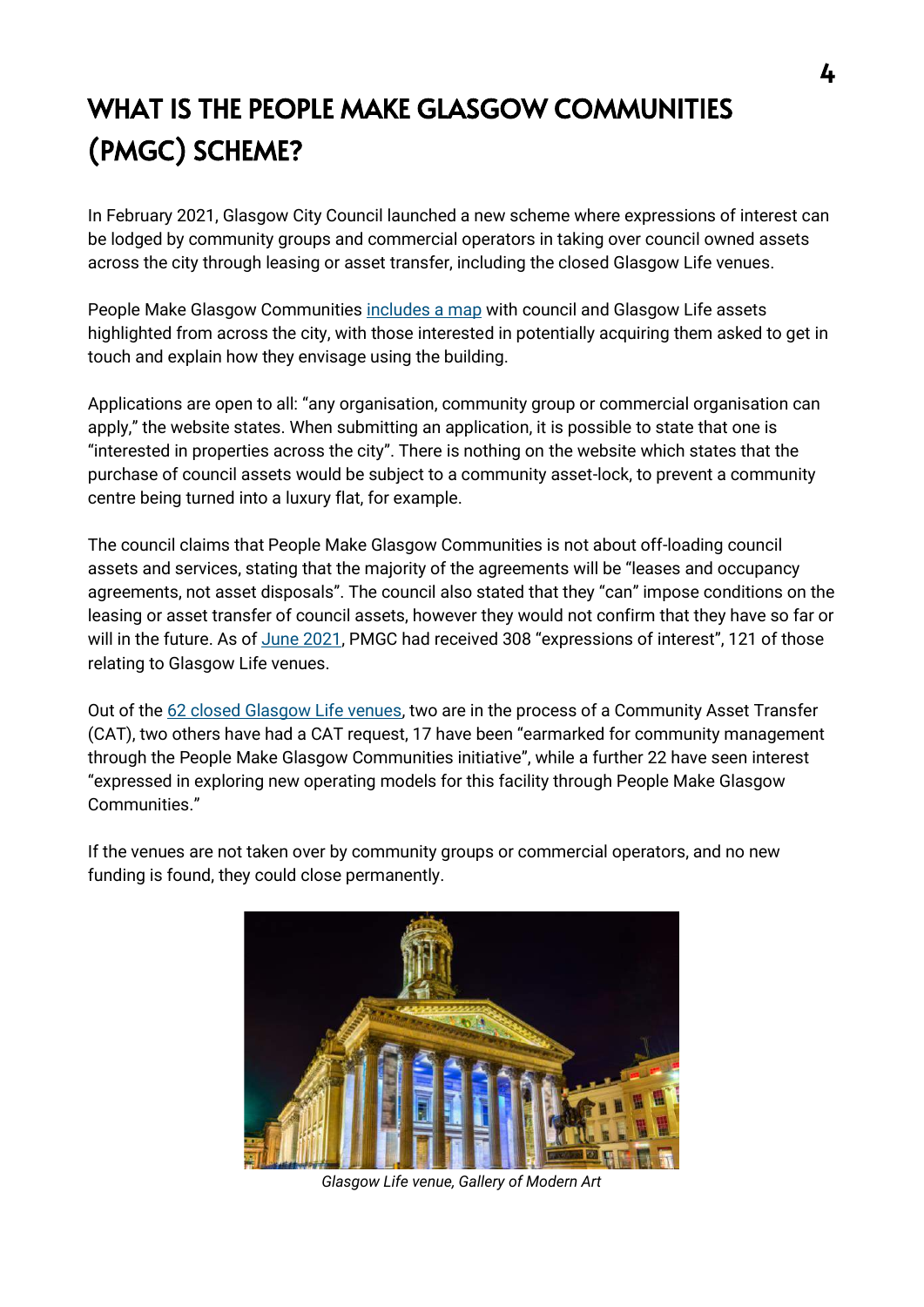## WHAT IMPACT ARE THE CLOSURES HAVING?

Using the Scottish Index of Multiple Deprivation (SIMD) 2020's [interactive map,](https://simd.scot/#/simd2020/BTTTFTT/9/-4.0000/55.9000/) we have analysed the post codes of the 62 closed Glasgow Life venues, finding 31 out of 61 venues are in the 20% most deprived areas in Scotland, which is just over half (one venue, the National Hockey Centre, is in an area not rated on SIMD 2020). 19 of 61 are in the most deprived 10%, and 11 are in the most deprived 5%. Clearly, the closure of these facilities and the services provided in them is further disempowering some of the poorest residents in Glasgow.



The above map of Glasgow City highlights the closed Glasgow Life venues in blue, while the areas in red are in the 20% most deprived in Scotland. The venue closures are clearly spread out across the city, although there are notably few in the wealthier West End, while further North-West in Netherton there are three closures all within a couple of minutes walking distance of one another: the pitches & pavilion, the bowling green, and the community centre.

As part of signing off on the £4.7 million service fee cut to Glasgow Life, Glasgow City Council had to [publish](https://www.glasgow.gov.uk/councillorsandcommittees/viewDoc.asp?c=P62AFQDNDXZ3DNDN0G) an Equality Impact Assessment (EIA) of the risks, finding it to be rated 'High'.

"People in the city's areas of social and economic deprivation may find that they no longer have all of the opportunities for sport, physical activity, learning, culture, and community and family services available to them locally. A number of third sector and statutory organisations, programmes and activities are located within Glasgow Life premises. There is potential for an impact for service users of displacement," the EIA states.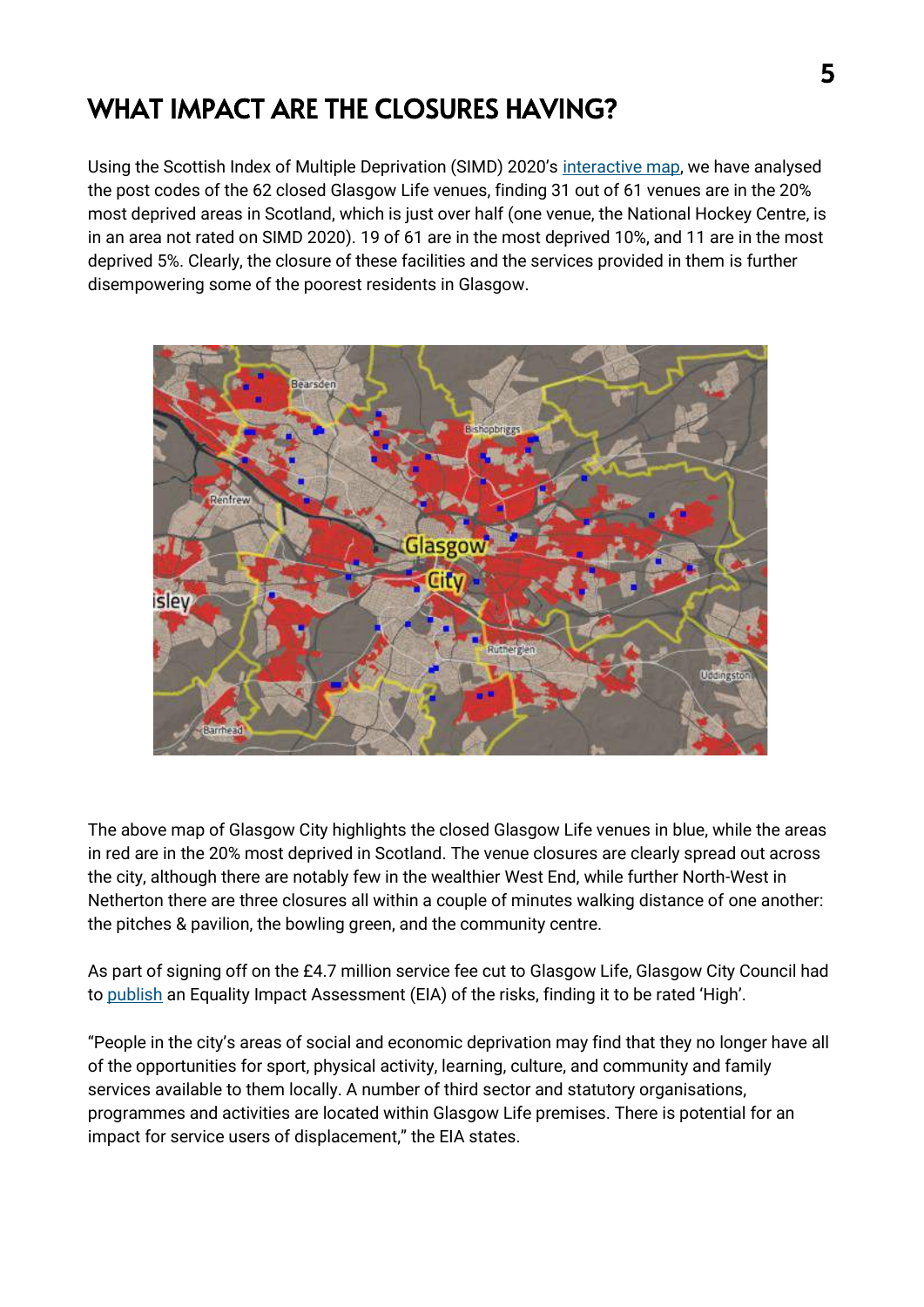The EIA goes on: "There is potential for impact on Human Rights in relation to Article 27: 'Everyone has the right freely to participate in the cultural life of the community'. There is also potential for impact on United Nations Convention on the Rights of the Child in relation to Article 31: 'Every child has the right to relax, play and take part in a wide range of cultural and artistic activities.'"

There is also the not so small matter of the impact of these closures on the staff working in Glasgow Life venues. A GMB union [petition](https://you.38degrees.org.uk/petitions/glasgow-deserves-better-1?fbclid=IwAR2XJHF-NBMh9xwhCN8Pev_MS1EkHZUMWF0aR4ldpZUmj2_7MPajuojlDqk) against the venue closures states: "Glasgow Life's Director of Finance confirmed that rumours of up to 700 full time equivalent posts could be lost at a meeting attended by trade unions. We believe this figure could be higher. Our members have already faced intimidating messages from management regarding redeployment and job security."

Asked about the figure of 700 full-time equivalent jobs, a Glasgow Life spokesperson said it was "too early to accurately predict the future size and shape of the Glasgow Life workforce while further cost saving strategies (management of vacancies created by retirement, contracts ending or staff deciding to leave and redeployment) take effect."



*'Glasgow Against Closures' campaigners gathered in Glasgow Green to protest venue cuts*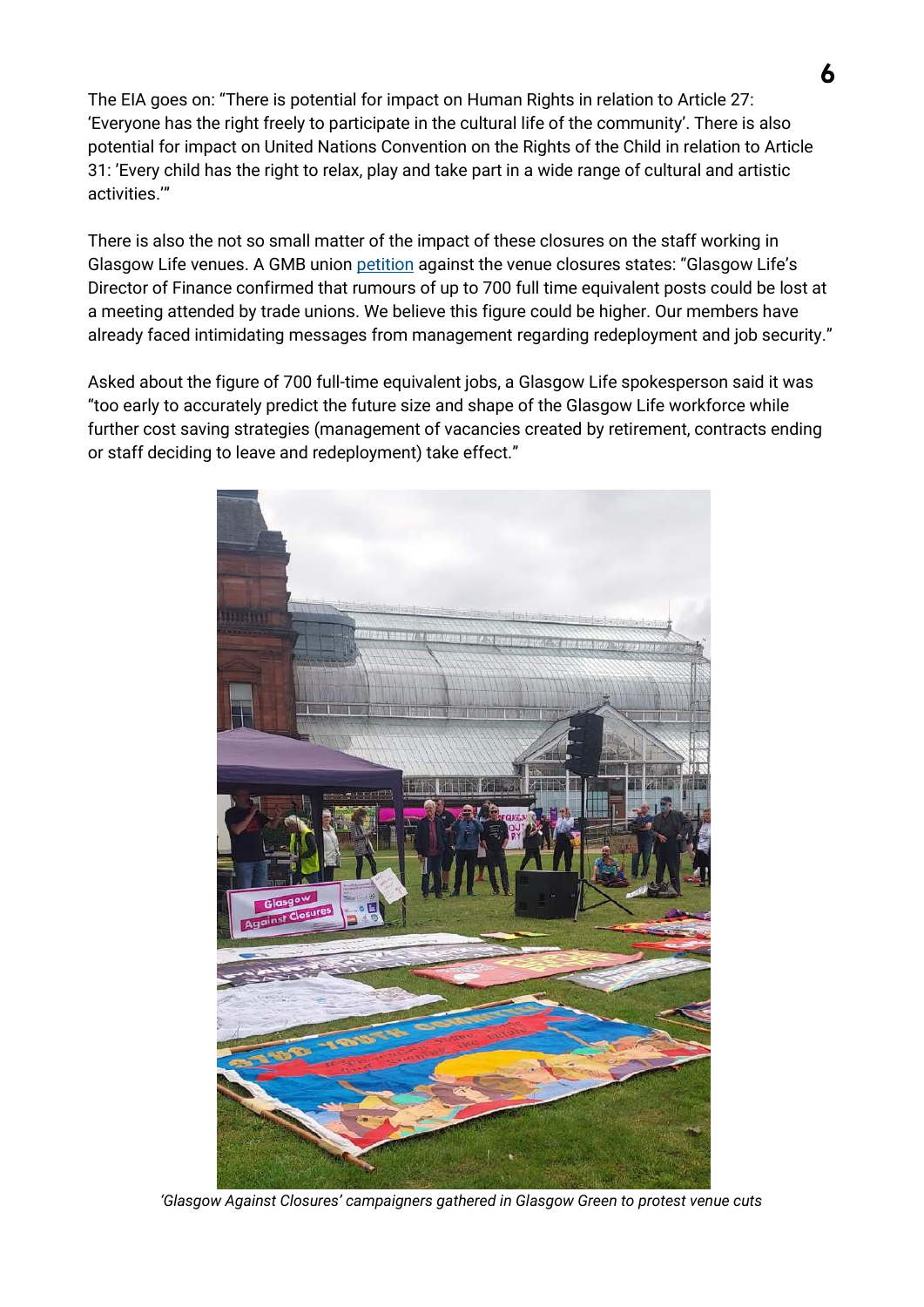### WHY CAN'T THE COUNCIL FUND THESE VENUES?

Glasgow Life was established by the Council as a company limited by guarantee and registered charity in 2006, with one of the reasons stated at the time for this restructuring being that Glasgow Life could raise additional revenue streams which would not be possible if it was directly run by the council. However, despite stating that additional funds are required to re-open the venues, there has been no fundraising effort made to tap into these supposed additional revenue streams. A 2018 Glasgow Life [bulletin](https://prodglportalv2.azureedge.net/media/3525/how-glasgow-life-is-funded.pdf) on how it is funded states that just 1.3% of its income comes from grants and donations.

Glasgow Life (as well as the other arms-length organisations in GCC) also adds costs to the council purse, which includes highly paid executives as part of its management structure. The highest paid is Glasgow Life's chief executive, Dr Bridgette McConnell, who earned £144,315 in 2019/20, while 29 other staff at Glasgow Life earned £60,000 or over, according to the annual [accounts.](https://prodglportalv2.azureedge.net/media/6888/report-and-financial-statement-to-31-march-2020.pdf) This bureaucracy would not be required if Glasgow Life was run directly by the council, rather than as an arms-length organisation.

Glasgow City Council's 2021/22 budget agreed a service fee cut to Glasgow Life of £4.7 million (6%), reducing the service fee - the amount the council contributes to delivering Glasgow Life's services - to £72.8 million. The council has agreed with Glasgow Life that over the next four years it will provide a minimum guaranteed income of £100 million, made up of the service fee plus any shortfall if Glasgow Life is unable to achieve its new target of raising £27.2 million per year in earned income. This £100 million of funding is below the £117 million which is required to open all of Glasgow Life's venues, hence why the venues which have not been selected for re-opening will remain closed.

Importantly, Glasgow Life has made it clear that it's absolute priority now is to meet its target of raising its earned income, and that aim comes before reopening all of its venues, stating in a [briefing](https://www.glasgow.gov.uk/councillorsandcommittees/viewPack.asp?c=P62AFQDXDNNT2UDNB253YXYXQAJ5I77DJ52AFQDN81UT2UNT) to Glasgow councillors: "It has been agreed with Glasgow City Council that prior to any further venues and services being considered for re-opening, the focus over the next few years is to generate earned income of £27.2 million to remove the ongoing financial burden to the Council."

To be clear, what this means is that even if Glasgow Life were to meet this target in 2021/22 (in fact, it only aims to raise earned income of £6.4 million over the next financial year), the 62 closed venues would still not re-open, since this would only go towards the £100 million guaranteed budget, and thus would free up money for Glasgow City Council to spend elsewhere. The obvious conclusion to draw is that Glasgow Life's budget has been shrunk permanently, and the closed venues will only be reopened if a PMGC leasing or asset transfer is agreed.

Furthermore, we can safely imply from Glasgow Life's new "focus" on earned income that the choice of the 62 venues which remain closed is entirely financially driven: they are not earning money for Glasgow Life, and may well be costing it money, regardless of its importance as a local public service.

The council did not have to reduce the service fee by £4.7 million and set a £100 million cap on funding for the next four years; this was a choice. For example, the council's 2021/22 budget also included £6.5 million to "new investment and resource redirection". Total GCC services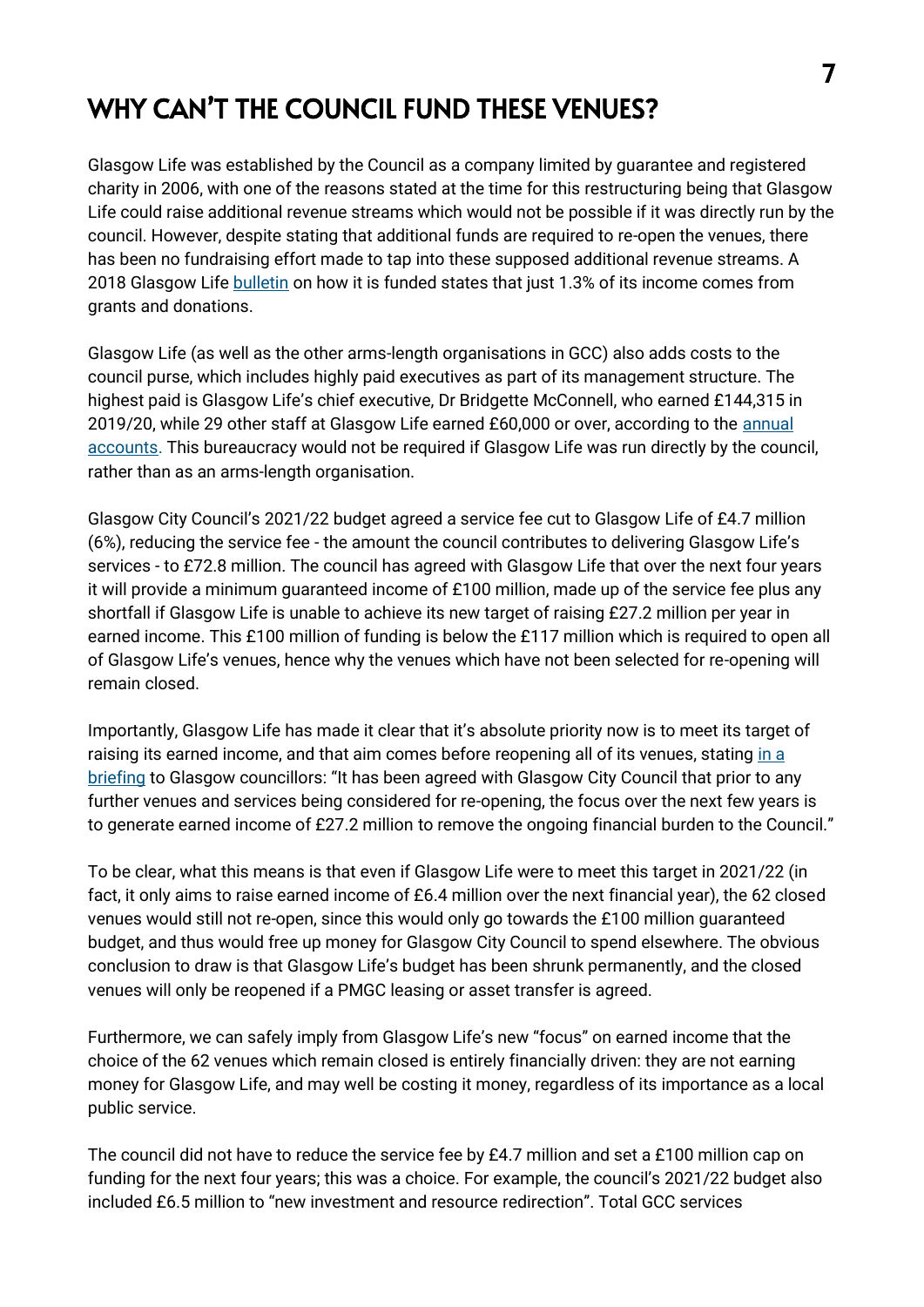expenditure increased for the year by £45.6 million, with a 3% increase in the Scottish Government's grant to the council for 2021/22.

That is not to say that GCC does not face real financial pressures, including: rising costs of Education and Social Work (which collectively make up over 70% of council spending); a growth in "protected" areas of spending dedicated to Scottish Government priorities (reducing the amount of money available for other spending); constrained Scottish Government support over the long-term, with GCC having the lowest per head funding of any council in Scotland between 2013-14 and 2019-20; an inability to change local taxation policy which raises too much revenue from the poorest in the city and not enough from the wealthiest and big business; and the long-run impact of servicing GCC's £1.5 billion debt, which cost 52% of council tax revenue in 2019/20.

Despite all this, it is clear that not only have Glasgow City Council chosen not to prioritise Glasgow Life venues following the pandemic, but that these closures are in fact part of a longer-term strategy that stretches back to well before Covid-19, as the 2019 GCC document ['Property and](https://www.glasgow.gov.uk/Councillorsandcommittees/viewSelectedDocument.asp?c=P62AFQDN0GT10G81DN)  [Land Strategy 2019-](https://www.glasgow.gov.uk/Councillorsandcommittees/viewSelectedDocument.asp?c=P62AFQDN0GT10G81DN)2029' proves.



*Glasgow Life venue Kelvingrove Museum*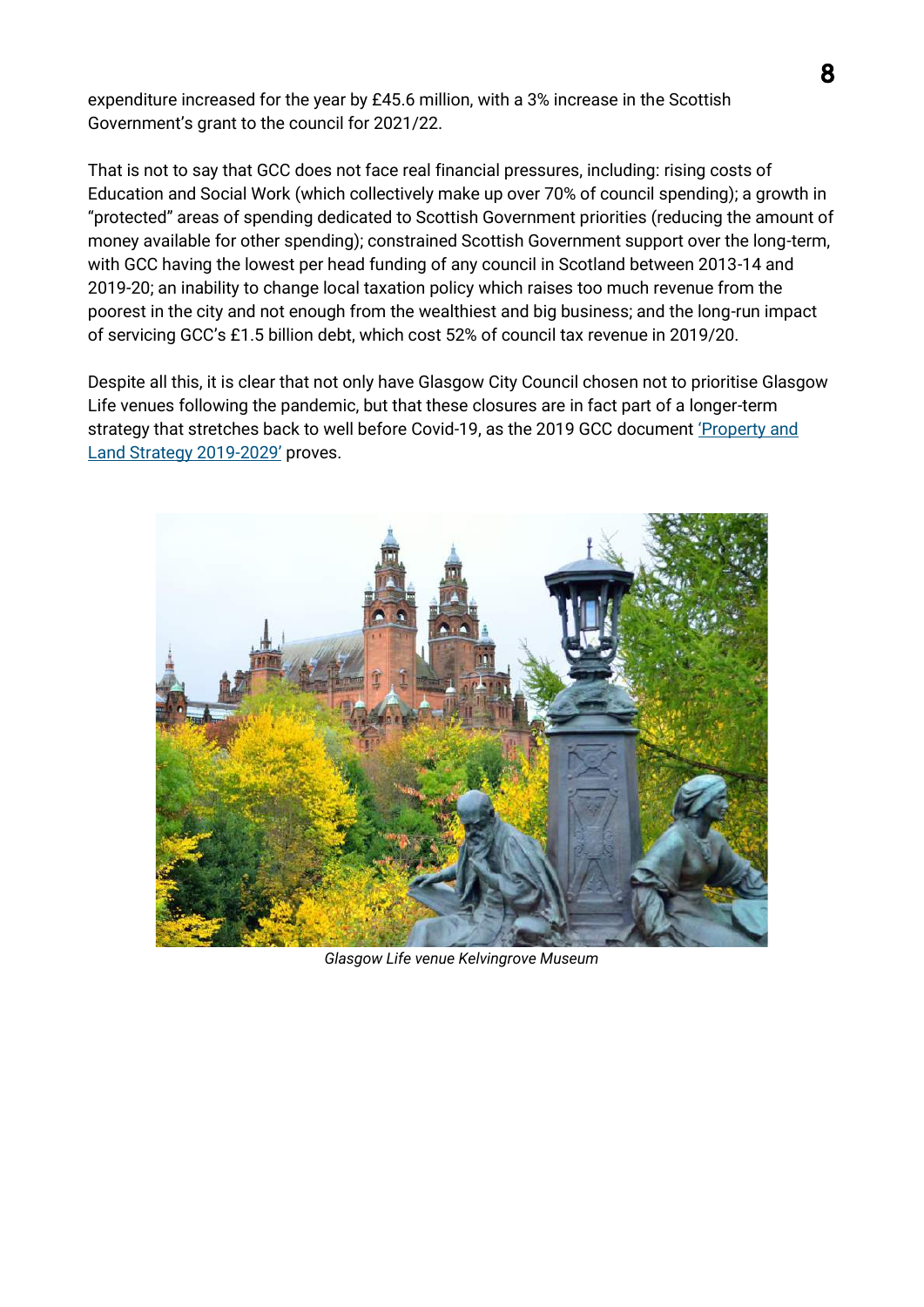#### WHAT IS THE COUNCIL'S PROPERTY AND LAND STRATEGY?

The Property and Land Strategy, which was passed by councillors in April 2019, finds that the council has over 1,000 buildings, with an operating cost per annum of £130 million. It identifies £200 million in new investments in property and assets it would like to make, and "a surplus portfolio of property and land" that it would like to get rid of.

The document states that the council's strategic focus is on "delivering services from a reduced number of locations", enabling the council "to reduce its operating costs, realise capital receipts and invest in fewer high quality facilities." The aim is to create a "smaller" more "agile" council estate, with the sale of land contributing to a "potential unlocking of regeneration and redevelopment opportunities for the private sector".

The council has claimed there is "no connection" between the Property and Land Strategy document and the People Make Glasgow Communities initiative, but the PMGC [website states](https://www.glasgow.gov.uk/index.aspx?articleid=26739) explicitly that: "As part of Glasgow City Council's Property and Land Strategy, the Council (including Glasgow Life) is looking at new ways of operating its current directly-managed estate." The connection is therefore very clear.

The council's desire to off-load assets deemed costly and invest in more commercial-focused assets is a typical neoliberal approach that we have seen across the UK over the past decade, where public land has been sol[d at an unprecedented rate.](https://www.theguardian.com/cities/2019/mar/05/great-british-sell-off-how-desperate-councils-sold-91bn-of-public-assets) It seeks to build on the 12,000 seater SSE Hydro, built in 2013 at council-majority owned Scottish Event Campus (SEC), costing £125 million. Before the pandemic, the Hydro helped SEC take in a record turnover in 2018-19.

However, the pandemic has highlighted the dangers of a land and property strategy which seeks to focus on big commercial successes at the expense of small community facilities. If something goes wrong, the negative effect is magnified. Not one of the Glasgow Life community facilities is running at a loss anything like that of the Hydro since the pandemic struck.

It may be difficult - if not impossible - to get the Hydro, which is an international events arena, back to its previous numbers of attendees even when the threat from Covid-19 is completely eliminated. But it is not the Hydro which is being let go by the council on the back of the pandemic, it is the likes of Whiteinch Library, Easterhouse Sports Centre and Ruchill Community Centre.



*Glasgow's SSE Hydro*